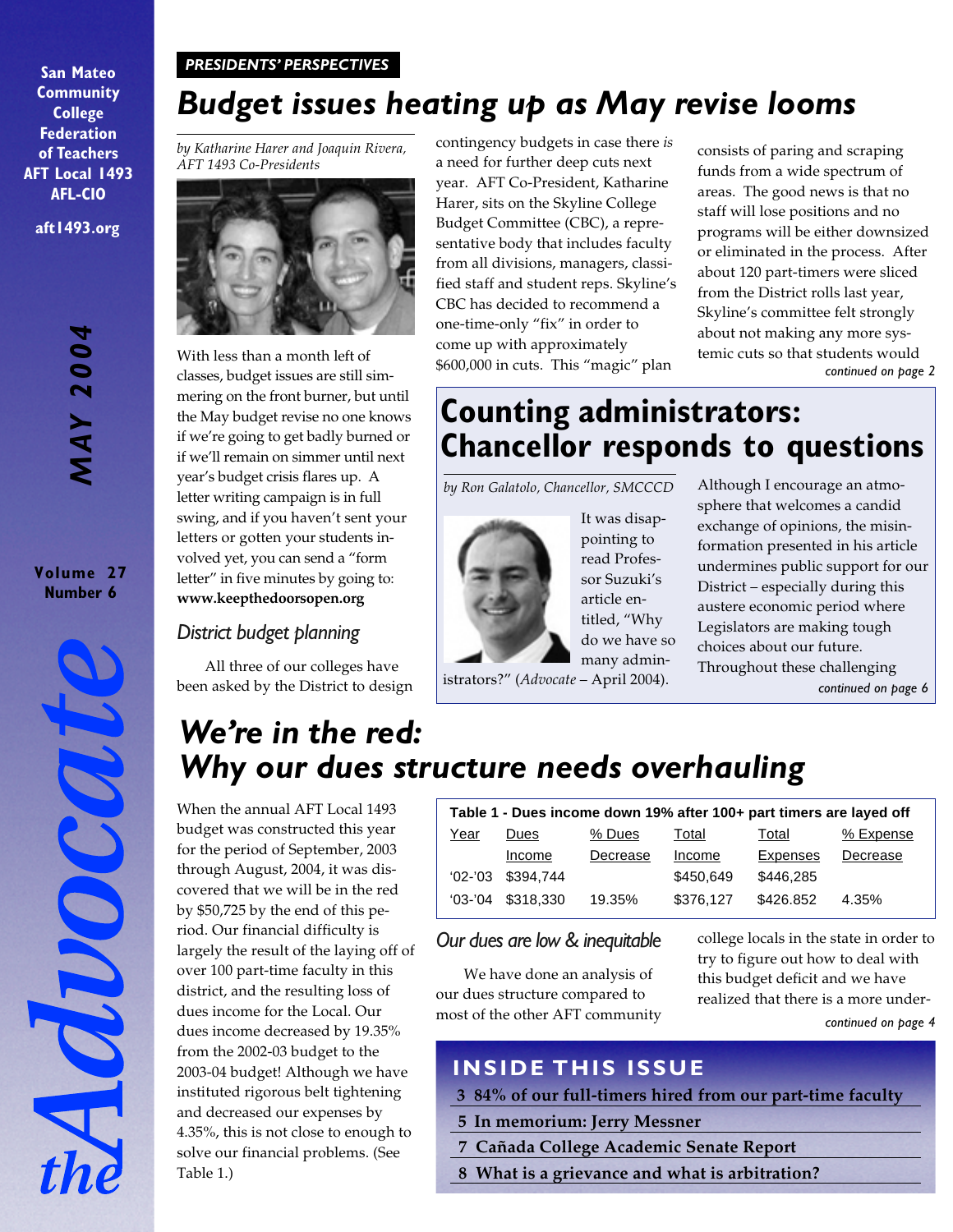# *MAY 2004* **MAY 2004**

## **San Mateo Community College Federation of Teachers AFT Local 1493, AFL-CIO**

1700 W. Hillsdale Blvd. San Mateo, CA 94402 (650) 574-6491 aft1493.org

**Editor** Eric Brenner, Skyline, x 4177

**Editorial Board** Eric Brenner, Skyline, x 4177 Dan Kaplan, x 6491

#### **Co-Presidents**

Katharine Harer, Skyline, x 4412 Joaquin Rivera, Skyline, x 4159

**Vice President** Ernie Rodriguez, Cañada, x 6785

**Secretary** Kathleen Feinblum, Skyline, x 4477

**Treasurer** Anita Fisher , CSM, x6383

#### **Chapter Chairs**

Chip Chandler, Skyline, x 4286 Teeka James, CSM, x6390 Yaping Li, CSM, x6338 Romelia Thiele, Cañada, x3211

#### **Executive Committee Reps.**

Nina Floro, Skyline, x 4414 Rick Hough, Skyline, x 4193 Anne Nicholls, Cañada, x 3293 Karen Olesen, Cañada, x 3415 John Searle, CSM, x6607

#### **Part-timers Reps.**

Victoria Clinton, CSM, x 6492 Jenny Saarloos, Skyline, x6889x9249

**Chief Grievance Officer** John Kirk, CSM, x 6386

**Executive Secretary** Dan Kaplan, x 6491 kaplan@smccd.net

 $\bigoplus$   $\circ$   $\bullet$ 

## *PRESIDENTS' PERSPECTIVES PRESIDENTS' PERSPECTIVES*

#### *continued from page 1*

not suffer any further losses in class sections and no part-time faculty positions would be expended. At CSM, the budget subcommittee of the College Council has been asked to draw up a worst case budget scenario, but they really haven't begun this process yet because of the numerous uncertainties that will be clarified by the May 15 revise. The problem, then, is that most faculty will be gone at the end of the semester. When will the budget decisions be made? And who will be making them?

The District Budget Committee has been busy evaluating new models for allocating funds to the three campuses. The model currently used is based on calculating a percentage of enrollment established *five years ago!* Skyline receives an inequitable amount of funding using this model, and the District appears to be open to changing the allocation system.

The hopeful news reported by Marty Hittelman, CFT Community College Council President, is that the latest word from Sacramento is that the state COLA is expected to be increased from 1.84 to 2.4%. This increase will obviously give our upcoming contract negotiations a bit more spark! We hope to begin negotiations in May, meet during the summer and, ideally, finish up in the fall. Look for AFT forums on your campus to discuss contract issues during the first part of the fall semester.

## *No cuts to retiree benefits*

Just recently the EEOC announced a new ruling that gives employers in the public sector the legal option to stop paying retiree health benefits to new retirees. The argument is that when an employee reaches age 65, Medicare picks up the burden of providing benefits. Many employers in the private sector have opted to cutting retiree benefits as a way to save millions of dollars, and some school districts have also looked in this direction as a quick

solution to budget deficits. In fact, the majority of public school districts in the nation do not currently provide retiree health benefits. Our district has done the right thing up until now, and it is encouraging to note that the district's initial contract proposal does not include any cutbacks to retirees. Furthermore, we want to assure you that your union negotiating team will *not* be persuaded to go down this path. As faculty members we give a substantial piece of our lives to this district, and we deserve to look forward to retiring with a decent level of support from our employer. Period.

## *Bookstore decision imminent*

Deliberations over whether to privatize our campus bookstores continue with plenty of input from faculty and student reps on the Bookstore Committee. On Thursday May 6th this committee will meet to make their recommendation on whether to go with Barnes & Noble, Follett, or to stay with our independent bookstores. This recommendation will then go to the District Shared Governance Council for approval and from there to the Board of Trustees. The AFT is officially part of the consensus-making process by which decisions are made at DSGC and we are 100% in favor of staying with our bookstores. We recognize that improvements are needed; we feel that the district must give the bookstore management the support they need in order to upgrade their services and facilities and, at the same time, to make our bookstores as costeffective for students as possible.

## *AFT membership meetings*

As many of you know, the Executive Committee of the AFT meets once a month, rotating meeting sites from campus to campus. We have always extended an open invitation to all faculty members, and we have benefited greatly from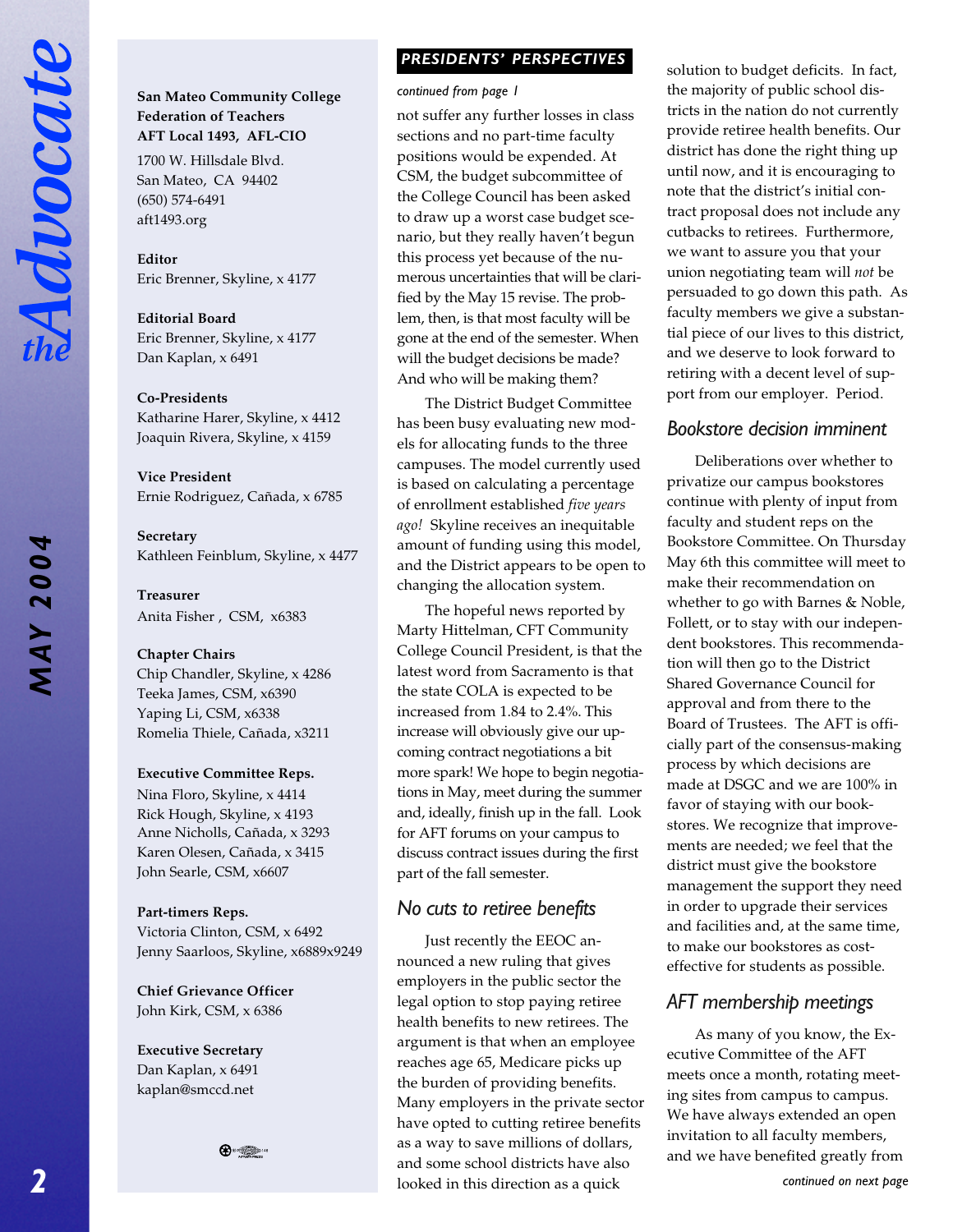## **84% of our new AQUESTIONTO**<br>**PART-TIMEFACULTY:** *full-time faculty come from our own part-timers*

In 2000-01, the San Mateo Community College District hired 25 new full-time faculty members. 21 of these new faculty hires (84%) came from the ranks of the part-time faculty within our District. In 2001-02, 15 of the 19 new fulltime faculty members (79%) hired by the District came from within the ranks of the adjunct faculty already teaching in the District. In 2002-03, 16 of the District's 18 newly hired full-time faculty members (89%) had held part-time positions in the District.

In total, over the previous three years, the District's hiring committees have chosen **84%** of their new fulltime faculty colleagues from within the ranks of the District's part-time faculty! This is an impressive achievement in terms of the fair treatment of the part-time faculty who teach in this District. The faculty hiring committees, the Academic Senates, AFT, and the administration should all be credited with helping to produce these results in the last three rounds of fulltime faculty hiring.  $\square$ 

## *Presidents' Perspectives*

*continued from previous page* those who have sat in on our meetings and participated in our discussions. In order to emphasize the message that our door is indeed open, we've decided to transform the official name of our meetings from *EC* to *EC/General Membership Meeting*. We are hoping that this change will encourage more of you to attend and participate. We are all either union members or agency fee payers. The union represents ALL of us. Let the AFT office (x6491) know if you'd like an email copy of the meeting agenda.

## *Sabbaticals announced*

Finally, congratulations to Linda Vogel (English Dept., Skyline) and

## *WHAT DO YOU THINK?*

# **A QUESTION TO**

**Are you happy with the "equalization of paychecks" as implemented by the District last year?**

#### **Please respond by writing us at: kaplan@smccd.net or call us at the AFT Office at x6491.**

*"What do you think?" is a new* Advocate *feature: In each issue we'll ask faculty for input on a variety of significant issues. Please respond and let us know what you think!* -ed.

## *Alert: Cost to buy STRS Credit to jump July 1*

The cost to buy permissive service credit (PSC) will rise substantially on July 1, 2004 (by 68% if you are age 60 or over and by 13% if you are under 30). If you were planning or thinking about purchasing permissive service credit, you need to act soon.

Permissive Service credit is added to your regular earned service credit. It can be used to qualify for the career factor, one-year final compensation or the longevity bonus (e.g. with 30 years of service credit you receive an extra \$200/mo.). To be eligible to purchase PSC you need to be in the STRS Defined Benefit program and have performed certain non-CalSTRS activities, such as parttime or substitute teaching in California public schools, maternity or sabbatical leave, or certain active U.S. Military Service.

For more information, call the union office  $x6491.$   $\Box$ 

Elaine Burns (Counseling, CSM) for receiving sabbaticals for next year. Linda will be taking intensive Spanish language classes and carrying out fascinating research for a book project set in Costa Rica. Elaine will be working on learning communities. As always, plan ahead and you too could take some time away from classroom, office and meeting room to rejuvenate your teaching and your soul!  $\square$ 

## *It's time to vote for your union leaders... & maybe run for office yourself*

As all members of AFT Local 1493 know, we are in the middle of the election process for determining the elected leadership of the Local and who will be on the AFT Local 1493 Executive Committee for 2004-2006.

The election will be by secret mail ballot. All AFT members will receive their ballot in campus mail, with the ballots going out around May 13. Please remember that **all ballots should be received in the AFT Office at CSM (15-131) by Tuesday, June 1, 2004.**

Would you like to get involved in making some positive changes for faculty in this District? Have you ever considered taking an active role in the Union? If you are a member of the Union, it's not too late to run for a position in AFT 1493.

Union office entails various different kinds of tasks and responsibilities, ranging from representing the AFT at the negotiating table to working as a grievance officer, as well as doing organizing projects for the Local.

The Executive Committee conducts the business of the Union at its meetings, and makes recommendations regarding policy to the membership. If you are interested in taking an active role in the decision-making process for the Local, this is the place to do it! These meetings are open to all AFT members and all faculty are encouraged to attend and participate in the meetings.

During a two-year term as a member of the Executive Committee, a faculty member would have a good chance to develop or improve their leadership skills and become informed about many of the ins and outs of how our District is run. They would also have a chance to get to know a group of committed, concerned, and friendly people!

It takes many people to make this Union work well. Please consider running for a Union position, and together let's make this a better Union and a better place to teach and work.  $\square$ 

Advocat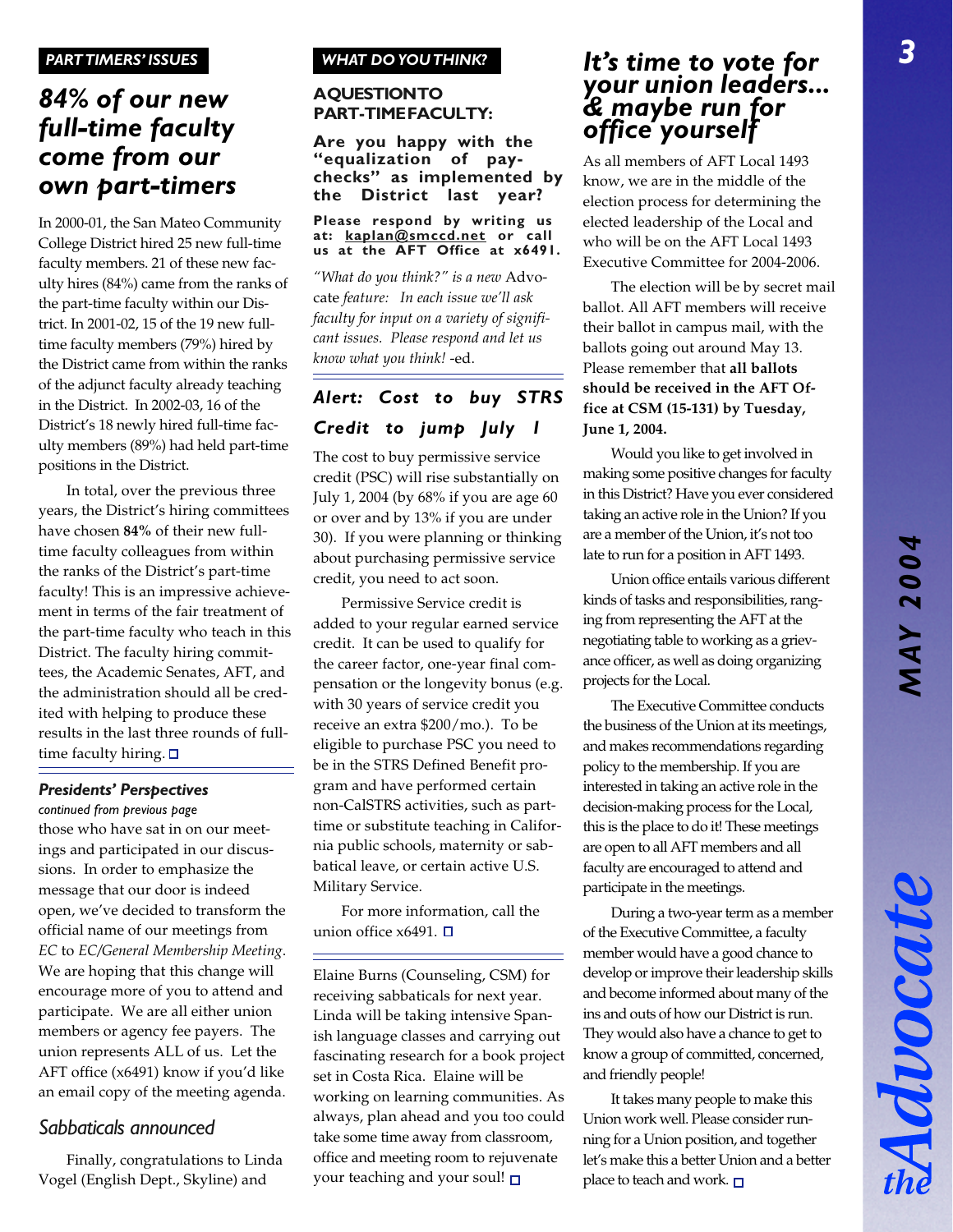*MAY 2004*

**MAY 2004** 

## *Our dues structure needs to be reformed continued from page 1*

lying problem. Our dues are one of the lowest of all AFT community college locals in the state and, because of a dues *cap* (which we will discuss below), our more senior faculty have not been paying an equitable share of dues for many years, while our newer faculty and part timers have been paying at a more reasonable rate. Based on our analysis, we have developed a proposal for restructuring our dues in a fair and simple way that will put the local back on a sustainable financial footing. In this article we'll briefly explain the history of our current dues structure and how this structure compares to other Locals around the state, and then we'll present our proposal for restructuring our dues.

AFT 1493 has not changed the dues rate for its members since the Fall 1998 change from a fixed rate system to a percentage system. The concept behind the percentage method assumes that as we achieve salary increases for our faculty (and we have been very successful at that!), we will be able to keep up with inflation because we will be receiving a percentage of a higher figure as salaries rise. The maximum dues paid by anyone in our local, however, is \$629.30 (\$62.93 tenthly) and it is among the lowest dues rates of all AFT community college locals around the state.

## faculty near the top of the salary scale would have had a particularly large increase in dues. At the time, a relatively small percentage of faculty had salaries much over \$50,000, so the cap primarily protected those at the highest steps from having excessive jumps in their dues. Since then, of course, our salaries have increased to the point that virtually all full-time faculty (anyone above step 3) make over \$50,000 a year. In effect, this has meant that full-timers' dues are once again at a fixed rate for everyone from step 4 to the top of the scale.

## **Salaries have outpaced dues increases**

Despite the cap, there have been some increases in full timers' dues each year because there have been annual increases in the pass-through amount, but these increases have not kept up with faculty salary increases. (See Table 2.) The Local has also incurred increased expenses. Over the last several years, the \$71,855.94 that AFT Local 1493 has spent in legal fees to defend the due process rights of faculty in this district has put quite a strain on our budget. We have also had significant increases in employee-related costs, such as a considerable rise in premiums for Workers' Compensation Insurance and Health Insurance.

## **The cap means faculty income over \$50,000 is not assessed**

The reason that our dues are low is that, although our salaries have certainly increased over time, any salary earned over \$50,000 is not assessed because there was a cap–set at \$50,000—on the amount of salary that is assessed. The reason for this cap goes back to the spring of 1997 when our membership voted to change our dues structure from a fixed rate (i.e. all full-time faculty paid the same dues amount, no matter

where they were on the salary scale) to a percentage of salary, which is a fairer way to assess dues.

Beginning with the Fall 1998 semester, full-time faculty were assessed 1% of their gross salary (up to the \$50,000 cap) plus a pass-through amount. The pass-through is set by any dues increase the CFT or AFT approves at their Conventions. Part-time faculty paid dues at the rate of 1.2% of their gross salary. This percentage was set higher than for full-time faculty because the District was unable to create a two-column deduction system for part-timers to allow for both the base percentage and the pass-through. Part-time faculty are therefore not assessed a pass-through, but instead pay the higher rate of dues. There is also no cap set on the earnings of part-time faculty  $-\underline{\text{all}}$  their earnings are subject to dues deductions.

The full-timers' cap was instituted because the change from a fixed rate to a percentage would have meant that *continued on next page*

## **Table 2: Dues increases compared to salary increases**

| Year                                                 | Maximum  |          | FT Dues<br>Pass-thru |          | PT Salary |  |
|------------------------------------------------------|----------|----------|----------------------|----------|-----------|--|
|                                                      | Dues     | Increase | Increase             | Increase | Increase  |  |
| 1998-99                                              | \$528.40 |          |                      |          |           |  |
| 1999-2000                                            | \$541.20 | \$12.80  | 2.4%                 | 2.9%     | 3.33%     |  |
| 2000-01                                              | \$560.30 | \$19.10  | 3.5%                 | 5%       | 5%        |  |
| 2001-02                                              | \$580.60 | \$20.30  | 3.6%                 | 7%       | $\star$   |  |
| 2002-03                                              | \$614.00 | \$33.40  | 5.8%                 | 3%       | 13.07%    |  |
| 2003-04                                              | \$629.30 | \$15.30  | 2.5%                 | 3%       | 7%        |  |
|                                                      |          |          |                      |          |           |  |
| $98/99 - 03/04$                                      |          |          | 17.8%                | 23.16%   | 30.66%    |  |
| * distribution of parity funds provided by the State |          |          |                      |          |           |  |

In our analysis of the dues structure of AFT community college locals around the state, we have found that our dues rate is one of the lowest of all locals. Those paying fixed rates range from \$670 to \$977. Those paying percentages of gross salary range from 1% to 1.27%, and only one other local, Glendale CCD (AFT 2276), has a cap. One local, Los Angeles CCD, assesses a pass-through in addition to a 1% assessment, and no cap. We have also found that teachers in the nearby Sequoia Union High School District, who are in the CTA union, pay \$906 dues. So the cap has made our dues rate for full-time faculty—at 1% to a maximum of \$630—among the lowest in the state.

## **Full-timers should pay same rate as adjuncts**

Our current dues structure is not only among the lowest in the state, but there is also an inherent unfairness in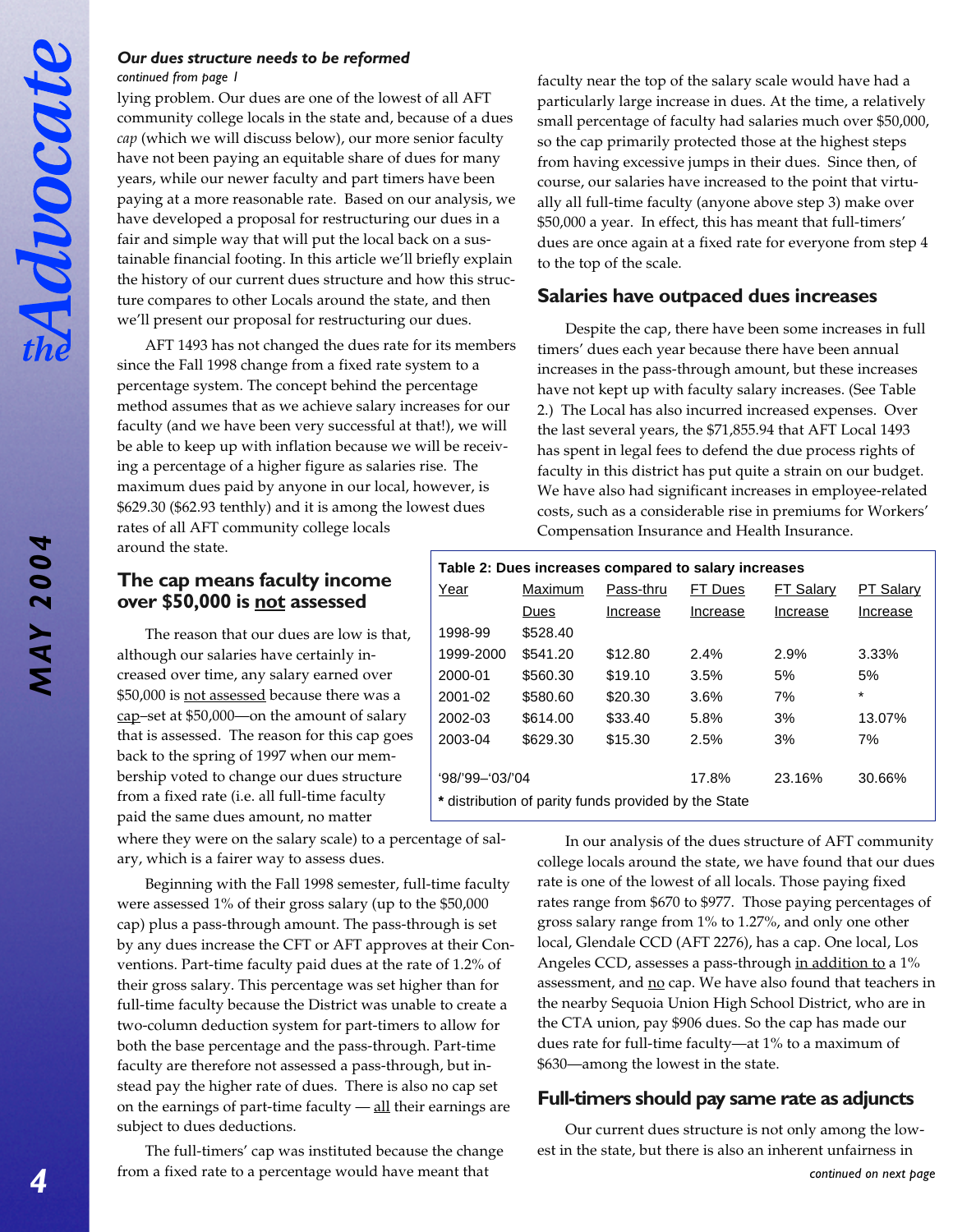# *In memorium: Jerry Messner*

## *by Ken Kennedy, CSM*

On March 23rd the district lost one of its most valued and important faculty members. Jerry Messner died while at work at Cañada College. Few individuals at any level in the history of our district have had as much impact and been as well known at all three colleges as Jerry. He began his career in the district at CSM and moved to Cañada at its opening. He spent the remainder of his storied career as a faculty member, administrator, and leader at Cañada, though he also served several terms as District Academic Senate President and served briefly at the district office. He will be mourned by all three colleges and the district office.

Jerry was first a peerless teacher and fine author. Throughout his career he succeeded with the widest range of students, never diluting his classes, but also never leaving the unprepared and unmotivated behind. His goal was always to inform and improve every student who came his way. As a faculty member he was also an innovator, creating courses which to this day are mainstays of the curriculum in English departments. Late in his career, as blindness struck him, he continued to innovate and challenge himself to the utmost by creating and teaching a class on great films He never gave in to unhappy fate, but succeeded brilliantly with a class in this most visual of mediums.

Jerry was also a gifted and compassionate administrator. As the then Director of the Language Arts division he continued to be an innovator creating the "Found Time" program at Cañada College. We will remember his period

## *continued from previous page* **Our dues need to be sustainable & equitable**

the current dues structure, since most full-timers are paying the same amount of dues regardless of income. By contrast, part-timers' dues have remained fair, simple and sustainable for the Local. They do not have a cap, nor do they pay a pass-through, but they are instead assessed at a slightly higher percentage of their income than are full-timers (1.2% instead of 1%).

A fair and simple way to restructure our full-timers' dues would be to have full-timers pay at the same rate as parttimers: eliminate the cap and the pass-through assessment, and set the dues rate for all AFT 1493 members (full-timers and part-timers) at 1.2% of their gross income. Examples of what the resulting annual dues would be at varying steps on the current full-time salary scale are outlined in Table 3.

This proposal was discussed most recently at the AFT 1493 Executive Committee (EC)/Membership meeting on Wednesday, April 28, 2004 and it will be on the agenda again for further discussion at the May 12 EC/Membership meeting (2:15 pm at Skyline, room 5131). We encourage any faculty who would like to express their opinions on this

of division leadership as a "golden age" of drama and music at Cañada College. Impressive productions were presented regularly with great skill. Full orchestra concerts and yearly choral presentations were mainstays of college life. And through it all, Jerry assisted and guided the fine English language faculty through their great successes, never standing apart from the faculty, but as one of them.

Jerry was additionally one of the most important leaders in the history of the district senates. While always a strong union member, he concentrated his formidable leadership skill in the senate. He was the embodiment of the virtues he so ably encouraged in senators, virtues of cooperation, innovation, equality and collective governance. He served multiple terms as Cañada Senate President and District Academic Senate President. His skill working together with his colleagues on the faculties, administration, and board was legendary.

Finally, even at the end of his life Jerry was challenging the district and the college on issues of course assignment and treatment of the disabled. Typically, it was with good humor and cooperation that Jerry was assisting the union in bringing these issues to the fore.

We reserve the word "irreplaceable" for a select few who grace our lives and profession all too briefly. For all of his union brothers and sisters and indeed for all who work in our profession, Professor Gerald Messner was a true giant and deserves the appellation **irreplaceable.** Farewell to our friend and colleague.

|                     | Table 3: Full-timers' dues increase at 1.2% |                    |                  |  |  |  |  |
|---------------------|---------------------------------------------|--------------------|------------------|--|--|--|--|
| <b>Salary</b>       | <b>Salary</b>                               | <b>Annual Dues</b> | Monthly          |  |  |  |  |
| Step                |                                             | at 1.2%            | Increase at 1.2% |  |  |  |  |
| 6 w/M.A.            | \$54,309                                    | \$651.71           | \$2.24           |  |  |  |  |
| 6 w/Ph.D.           | \$61,522                                    | \$738.26           | \$10.90          |  |  |  |  |
| 10 w/M.A.           | \$63,909                                    | \$766.91           | \$13.76          |  |  |  |  |
| 10 w/Ph.D.          | \$71,126                                    | \$853.51           | \$22.42          |  |  |  |  |
| $15 \text{ w/M.A.}$ | \$71,111                                    | \$853.33           | \$22.40          |  |  |  |  |
| 15 w/Ph.D.          | \$78.327                                    | \$939.92           | \$31.06          |  |  |  |  |
| 20 w/M.A.           | \$73,516                                    | \$882.19           | \$25.29          |  |  |  |  |
| w/Ph.D.<br>20.      | \$80,732                                    | \$968.78           | \$33.95          |  |  |  |  |

proposal to attend the May 12 meeting. The EC has been supportive of this proposal, and it is expected that it will be submitted to the entire membership for a vote. This vote would most likely take place at the same time as the next contract ratification vote, which will probably be sometime early in the Fall semester. We would like to hear faculty opinions on this dues restructuring proposal. Please contact one of your campus AFT representatives, call the Local office at x6491 or email AFT 1493 Executive Secretary Dan Kaplan at: kaplan@smccd.net.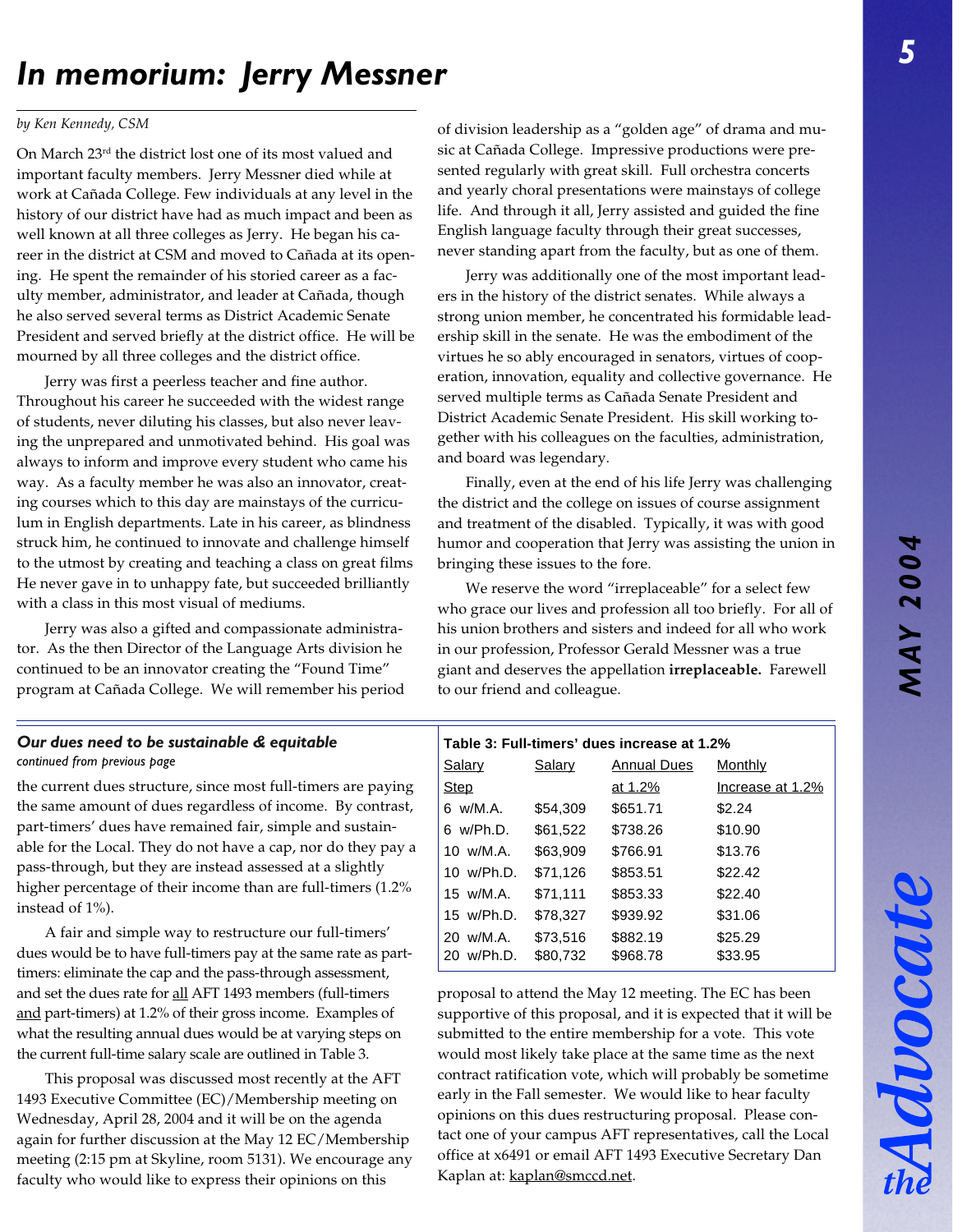## *How many administrators? Chancellor responds*

#### *continued from page 1*

times, we must redirect the focus of our collective energy and intellect towards more productive means. To do so, however, we must begin with open communication that relies upon accurate, authentic and comparable information.

As stated many times, I have been determined to create and support an inclusive environment that values an open exchange of information and ideas. Accordingly, let me assert once again that I firmly believe in "shared information" through a variety of resources, including the newly-formed Budget and Finance Committee. Furthermore, I continue to strive for "accurate and to-the-point information," such as that provided in the comprehensive mid-year report prepared in conjunction with the District's tentative and final budgets. By the way, these reports are available online at our District website. I urge you to visit the website and carefully review the documents contained therein. Also, I suggest that you attend a Budget and Finance Committee meeting to personally assess the excellent work performed by that group. In other words, I recommend that all faculty and staff become actively involved as unbiased members of our team to fully understand all aspects of the issues facing us.

I believe that Professor Suzuki's article would have revealed a very different outcome by comparing data between three-college districts – similar to ours. For example, using the identical data source (Fall 2003 Staff Data Report), Contra Costa – which is in close proximity to our District – would have shown 128 administrators (76 educational and 52 classified). Additionally, another three-college district, Los Rios, has 99 administrators (69 educational and 30 classified). By comparison, the total administrative count for our three-college district currently stands at 45 (32 educational and 13 classified).

Please note that to properly evaluate this information, it's important to consider all administrative positions for two reasons: 1) although clearly defined by the State, there is no consistent or reliable manner in which administrators are distinguished between academic and classified levels at individual institutions (in Foothill-DeAnza's case, their total administrative count is 74 – which is considerably higher than our total count of 45 noted above); and, more importantly, 2) districts often define academic managers as "supervisors" – in San Francisco's situation, they have 66 "department heads" that serve in a management capacity, yet are grouped as "supervisors" and, therefore, are not included in the staff data report Professor Suzuki used for his analysis.

The above examples clearly demonstrate how the administrator-to-faculty ratio can be imprecise and inappropriately applied in a decision-making arena. Failure to correctly assess the data is fundamentally unfair

to faculty, staff and students. In a true act of shared governance, let's work diligently together to obtain and evaluate the best data available and actively engage in strategic discussions. Together, we have the utmost capability to determine properly the staffing levels that are required to fulfill our mission of teaching and learning throughout our District.

Regarding administrative positions in the District Office, there are currently four positions that were eliminated and unfunded from our budget – there has been no "backfill" for these positions, nor is there any present initiative to replace these positions. Beginning in 2001, there was a conscious effort by me to streamline the administrative team in the District Office. That process was concluded with the removal of the final position (Director of Human Resources) in 2004. Accordingly, the four positions that have been eliminated are: 1) Vice Chancellor, Educational Services and Planning; 2) Director of Business Services; 3) Director of Compensation and Employee Systems; and 4) Director of Human Resources.

I believe (and the data supports the notion) that our District is very lean administratively and our managers, similar to our faculty loads, are among the most productive in the State. Lastly, I'm convinced that we collectively desire a team of the highest quality – at all levels. Our students deserve and appreciate the first-rate education we provide them. Let's continue to demonstrate to our students the excellence that results from intelligent, thorough research, lively and respectful discussions, informed decisions, and constructive, assured progress.

## *Some unanswered questions*

*We wish to sincerely thank Chancellor Galatolo for his willingness to discuss our District's administrative load rate. We do not want to engage in a protracted debate on this issue, but unfortunately, the points made by the Chancellor do not adequately clarify the question of how our District's ratio of administrators to faculty compares to other districts.*

*Chancellor Galatolo states that our District has 45 administrators (32 educational and 13 classified) while the state data—based on the District's own reporting—shows 57.6 (47 educational and 10.6 classified). We'd like to know why there is such a discrepancy in these numbers. What were the 15 educational administrator positions that the district reported to the state that, according to the Chancellor, do not actually exist? And, conversely, we would like the Chancellor to clarify the 2.4 classified administrator positions that do exist but that were not reported to the state. (See data table below.)*

*Chancellor Galatolo suggests that we compare our administrative load rate with two other three-college districts—specifically the Contra Costa and Los Rios districts. This seems reasonable, except that the faculty union in the Contra Costa district has just released a study showing their administrative load rate is particularly low—8.0 faculty per administrator. (The Contra Costa union states: "The United Faculty continues to be gravely concerned about excessive spending for managers in our district." Their study, released April 19, continued on next page*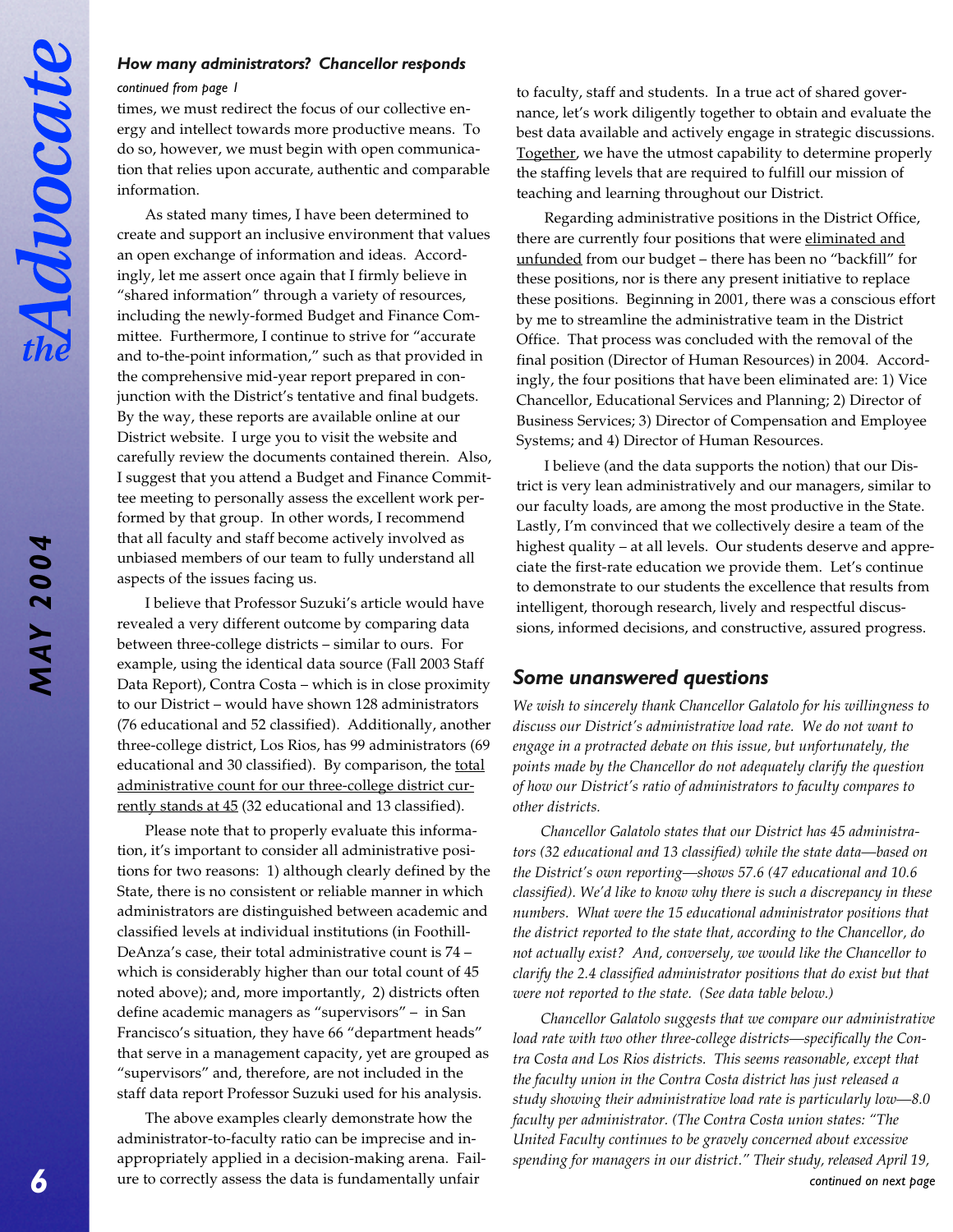Advocat

## *One voice, one vote at Cañada*

*By Dick Claire, Cañada Academic Senate President and Patty Dilko, Cañada Academic Senate Vice President*

One voice, one vote, this year at Cañada has been the one for faculty to stand up and be counted. During the early weeks of Fall '03 the Governing Council surveyed the full Senate to determine priorities for the year. It became clear that increased participation in the Academic Senate and other shared governance bodies was a theme that ran through the many recommendations. The recommendations suggested that faculty were not just interested in sit and listen participation, rather they were asking for deliberative and meaningful participatory decision making. Hearing this, the Governing Council established the following initiatives:

- Develop outreach to faculty;
- Revision of faculty handbook;

Revise the program review process, and implement the district-wide program improvement and discontinuance process;

• Academic Concern: Grade inflation, median grade reporting and the possibility of using our grading as a tool for curriculum and program assessment;

- By-laws revision and governance restructure;
- Faculty evaluation of Cañada administration;
- Academic Concern: Adoption of a new policy on plagiarism and cheating.

The initiatives as they were adopted were designed to

meet the demand for increased, meaningful participation. In turn the work that we have accomplished has been successful due to the dedication of the faculty members involved and an environment of mutual inquiry on shared governance bodies. With clear and present participation of faculty, the shared decision making processes, like budget and planning and strategic planning, have moved Cañada to a new level of excellence. Among other things, we hope to have the new policy on academic integrity, as well as the revised program review process, approved this semester for use in Fall 04!

These successes have not come without a cost attached. Imagine the demand on our faculty to participate on all of the committees that are necessary for productive shared governance. Currently there are 64 full time faculty at Cañada, and many of us are relatively new to our positions. This year 7 of us achieved tenure; another 17 are still in the tenure process. One of the tasks of ASGC was to clarify committees and committee responsibilities. We have disseminated a matrix of committee appointments to the divisions. It is our goal that each division will take up a discussion on committee participation in the coming year. With such a small group, our aim is to make each person's contribution meaningful.

We are looking forward to a new school year filled with fiscal challenges. Nothing that we can do can make them disappear. What we can do, however, is take responsibility for our part in shared decision making. Clearly the work of the Governing Council this year has gone a long way toward making that a reality.

## *Unanswered questions*

#### *continued from previous page*

*is available at: http://www.ufccccd.org). The Los Rios district's administrative load rate is much higher than ours at 14.3 faculty per administrator. Our district's administrative load rate is 9.7 faculty per administrator. (These rates are based on the total of both educational and classified administrators as suggested by Chancellor Galatolo. While the Chancellor just cites numbers of administra-* *tors, we are concerned with the ratio of administrators to faculty.)*

*A more complete and clearer explanation is necessary to fully explain our district's administrator to faculty ratio. In an environment of budget cuts and serious losses of course offerings and staff positions, it's only reasonable that employees of the district have a full understanding of the number of administrators in our district as compared to faculty. That's all we are asking for.* -ed.

**Fall 2003 Staff Data Report** (from CCCCO: http://misweb.cccco.edu/mis/onlinestat/staff.cfm)

|                  | Educ.  | Classified | Total  | Tenured &  | Temporv     | Total              | Admin, Load |
|------------------|--------|------------|--------|------------|-------------|--------------------|-------------|
| District         | Admin. | Admin.     | Admin. | Ten. Track | (Part-time) | <b>Faculty FTE</b> | Fac./Admin  |
| <b>San Mateo</b> | 47.0   | 10.6       | 57.6   | 358.5      | 199.8       | 558.3              | 9.7         |
| Los Rios         | 69.0   | 30.0       | 99.0   | 968.6      | 449.8       | 1418.4             | 14.3        |
| Foothill-De Anza | 45.3   | 29.0       | 74.3   | 539.2      | 425.7       | 964.9              | 13.0        |
| Contra Costa     | 76.4   | 51.9       | 128.3  | 670.8      | 351.7       | 1022.5             | 8.0         |
|                  |        |            |        |            |             |                    |             |